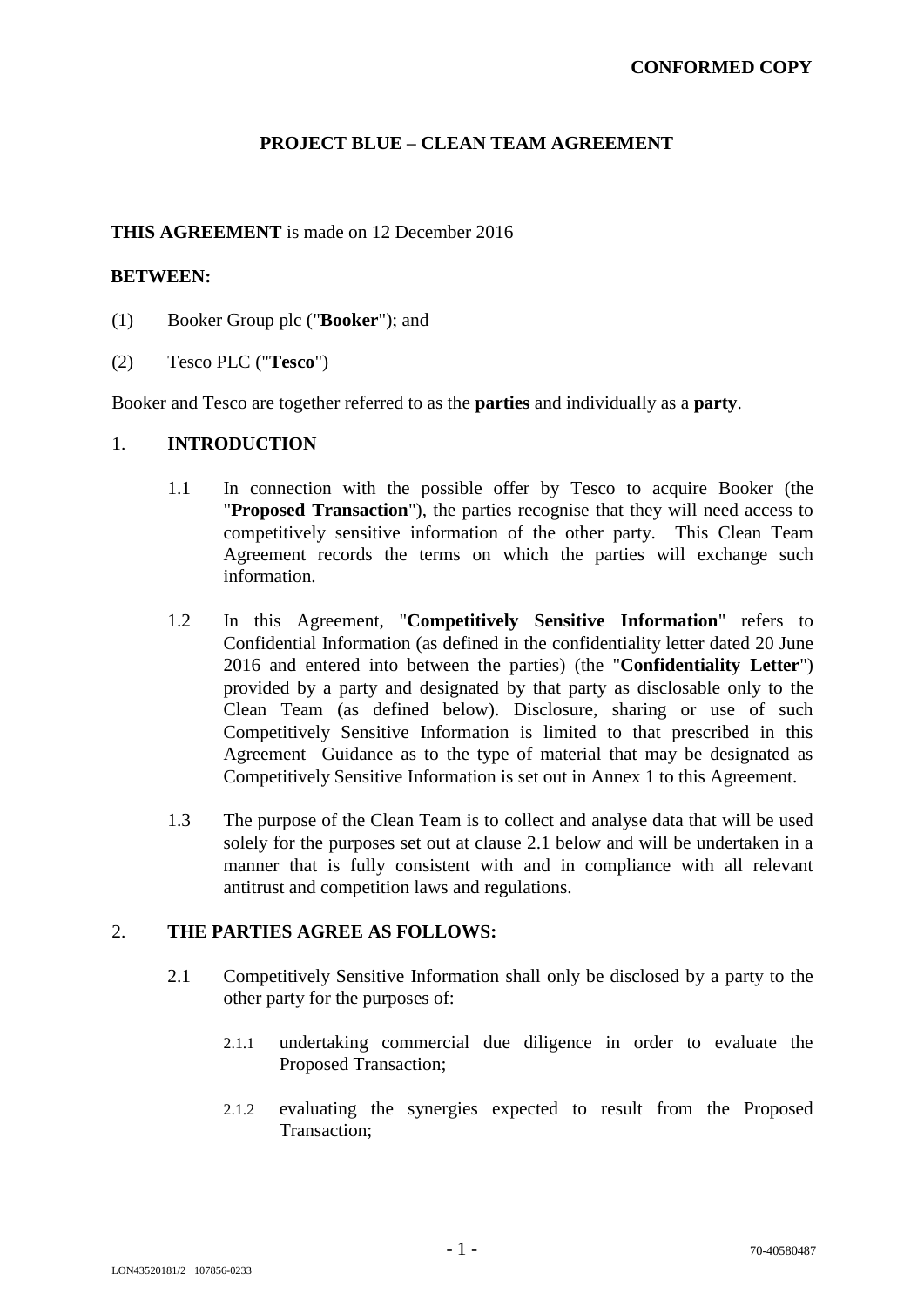- 2.1.3 planning the transition and integration process; or
- 2.1.4 undertaking the antitrust analysis and/or the preparation of filings or subsequent communications with the Competition and Markets Authority or other relevant authority.
- 2.2 Competitively Sensitive Information shall be used only in connection with the purposes set out at clause 2.1 above. No other use will be made of Competitively Sensitive Information, it being recognised that each party reserves all rights to its Competitively Sensitive Information not expressly granted herein.
- 2.3 Competitively Sensitive Information supplied by a party pursuant to clause 2.1 above must be held only by members of a clean team, and even then only to such extent as is reasonably necessary for the purposes set out at clause 2.1 above, which the parties shall ensure operates on the following terms (the "**Clean Team**"):
	- 2.3.1 The Clean Team shall be composed of (i) external advisors hired by the parties in connection with the Proposed Transaction (e.g. independent accountants, lawyers, professional advisers); and (ii) the identified employees or consultants listed in Annex 2 (as updated from time to time), being persons not involved in the day-to-day commercial / strategic operations and other commercially sensitive areas of a business that competes directly with the Booker or Tesco business, or who are due to retire or otherwise cease employment in such functions, such persons being included in the Clean Team only on the basis that they will be quarantined from making decisions on sales, pricing, marketing, research and development and other sensitive areas of the UK commercial business from the date of his/her appointment to the Clean Team until the date of closing of the Proposed Transaction or, in the event that the Proposed Transaction does not proceed, the date which is 12 months from the date on which the Proposed Transaction lapses.
	- 2.3.2 Clean Team members shall preserve the confidential nature of Competitively Sensitive Information in accordance with the provisions of the Confidentiality Letter.
	- 2.3.3 Each member of the Clean Team shall adhere to the terms of this Agreement and shall sign (either individually, or in the case of external advisors, as a firm) and deliver to the parties an acknowledgment in the form attached at Annex 3.
	- 2.3.4 The Clean Team shall review Competitively Sensitive Information and may prepare reports and conclusions based on the Competitively Sensitive Information to the parties as reasonably required solely for the purposes stated in clause 2.1, provided that all Competitively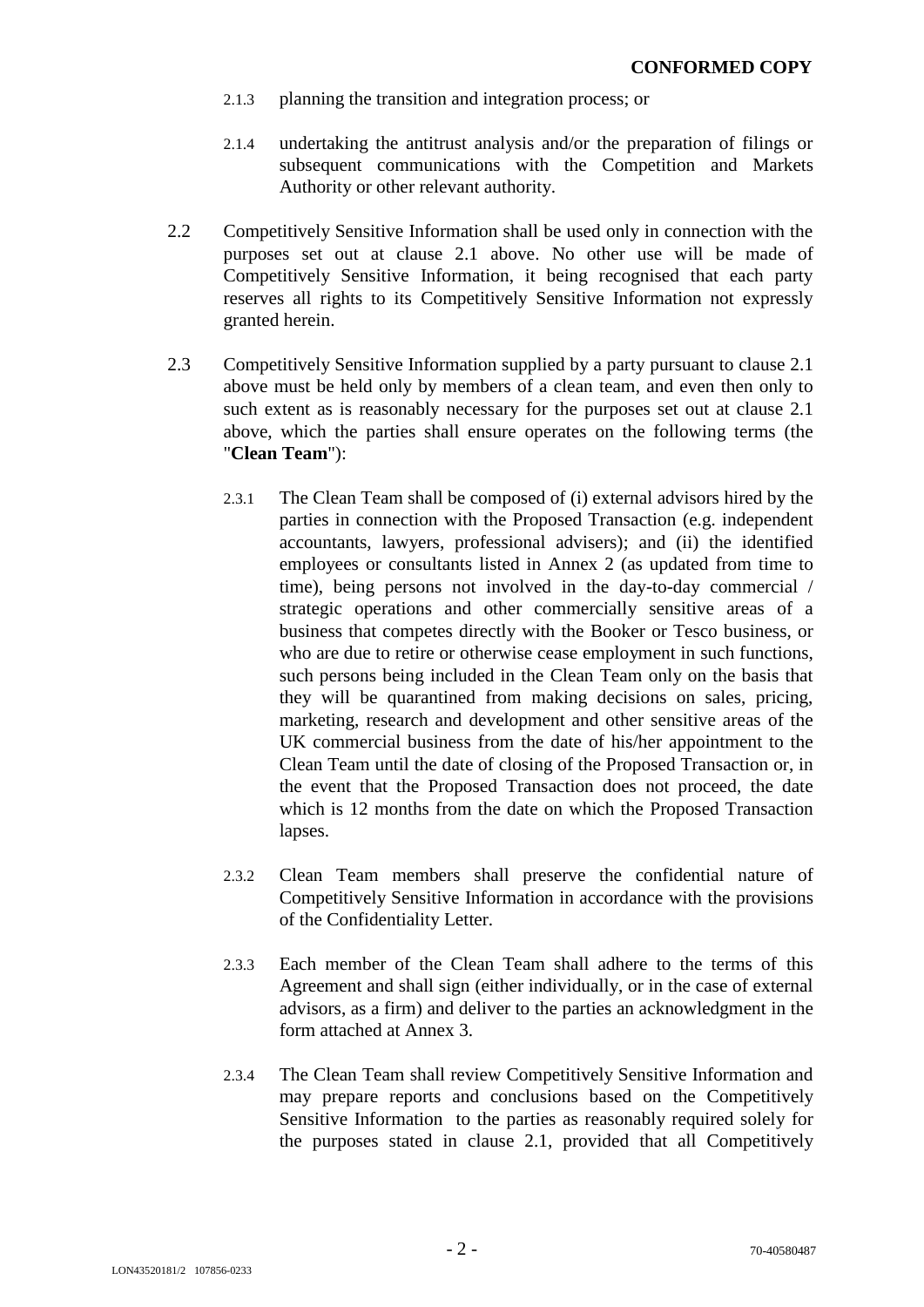Sensitive Information has been omitted, aggregated, redacted or otherwise sufficiently masked.

- 2.3.5 No member of the Clean Team shall copy or reproduce in whole or in part any of the Competitively Sensitive Information without the express consent of the party that supplied such Competitively Sensitive Information.
- 2.3.6 Subject to clause 2.2.3 above and clause 2.4 below, no member of the Clean Team shall share the Competitively Sensitive Information with any person or entity, other than members of the Clean Team and, subject to obtaining the consent (not to be unreasonably withheld) of the party that supplied such Competitively Sensitive Information, the Competition and Markets Authority or any other relevant authority.
- 2.3.7 Each member of the Clean Team shall keep all documents and other material containing, reflecting, or which are generated from any Competitively Sensitive Information separate from all documents and other records of the parties.
- 2.3.8 On the request of the party that supplied the Competitively Sensitive Information or in the event that the Proposed Transaction does not proceed, the Clean Team must return or destroy the Competitively Sensitive Information and confirm that no copies have been kept.
- 2.4 If a party or Clean Team member is required by any law, rule or regulation or requested by any court, legislative or administrative body, stock exchange rules or regulations or listing requirement to disclose any Competitively Sensitive Information, then the party or the Clean Team member as the case may be shall, to the fullest extent permitted by law promptly and prior to disclosure, notify the parties and shall provide full documentation concerning the disclosure sought so that an appropriate protective order can be sought and/or other action can be taken if possible.
- 2.5 Competitively Sensitive Information shall not include information which: (i) is in the public domain prior to the disclosure; (ii) is lawfully in the other party's possession prior to the disclosure; (iii) becomes part of the public domain by publication or otherwise through no unauthorised act or omission on the part of either party; or (iv) is independently developed by an employee(s) or other agent(s) of the parties.
- 2.6 Each party will designate a Legal Contact for the Clean Team. All requests for information, clarification or advice to or from the Clean Team will be managed by the parties' respective Legal Contacts.

The Legal Contact for Booker are: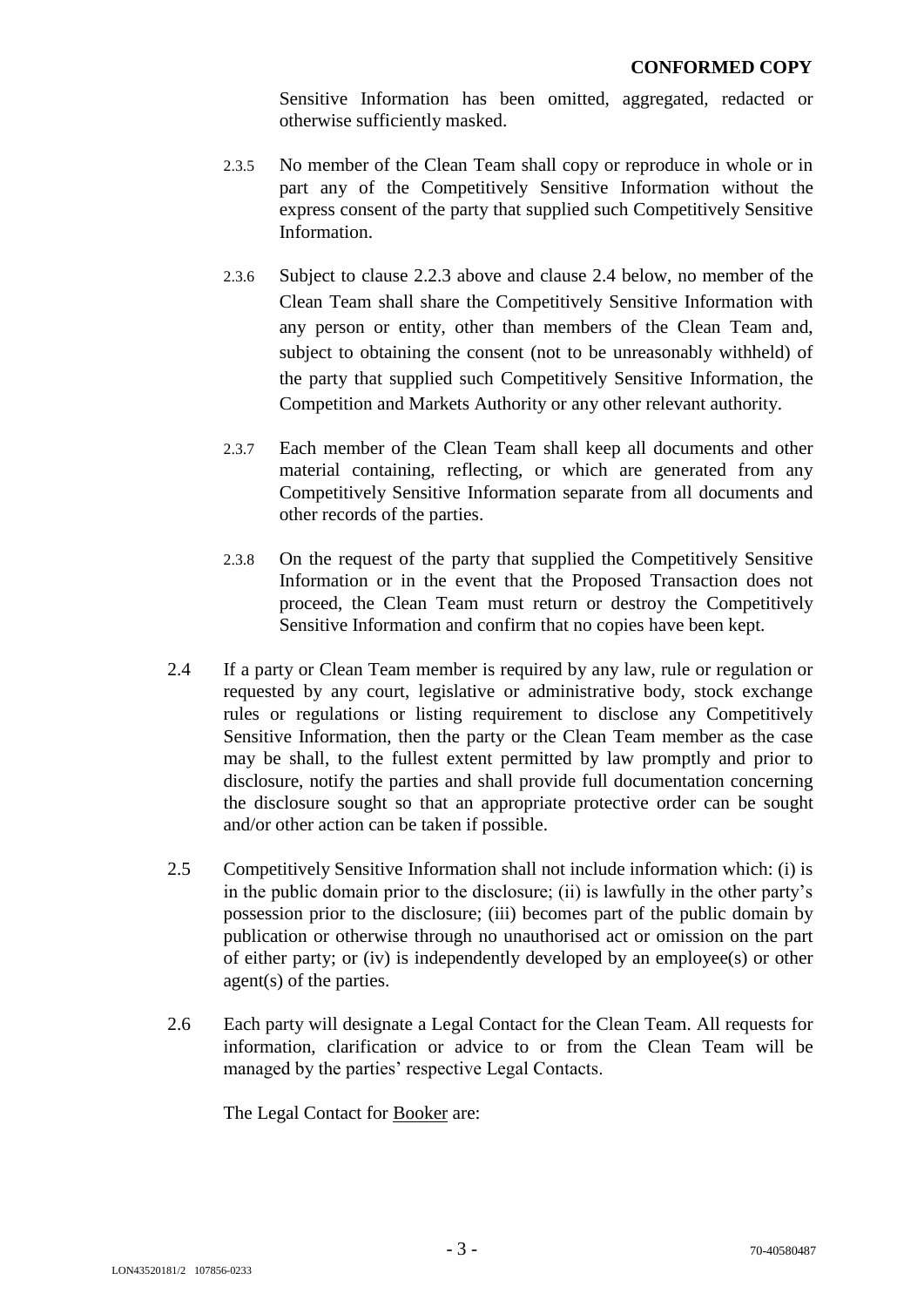### **CONFORMED COPY**

### **In house**

Mark Chilton Company Secretary and General Counsel T +44 1933 371 675 M +44 7720 505 877 mark.chilton@booker.co.uk

# **External counsel**

Greg Olsen Partner, Clifford Chance LLP T +44 20 7006 2327  $M +447949549022$ greg.olsen@cliffordchance.com

Jennifer Storey Senior Associate, Clifford Chance LLP T +44 20 7006 8482 M +44 7790 355 984 jennifer.storey@cliffordchance.com

Jennifer Harvey Senior Associate, Clifford Chance LLP T +44 20 7006 3818 jennifer.harvey@cliffordchance.com

The Legal Contacts for Tesco are:

# **In house**

David Ward Regulatory, Ethics and Compliance Director T +44 1992 646 146 M +44 7967 087 364 David.S.Ward@uk.tesco.com

Michael Jadeja Group M&A Counsel T +44 (0) 170 791 2986 M +44 (0) 7525 597 955 michael.jadeja@uk.tesco.com

### **External counsel**

Alastair Chapman Partner, Freshfields Bruckhaus Deringer LLP T +44 20 7716 4590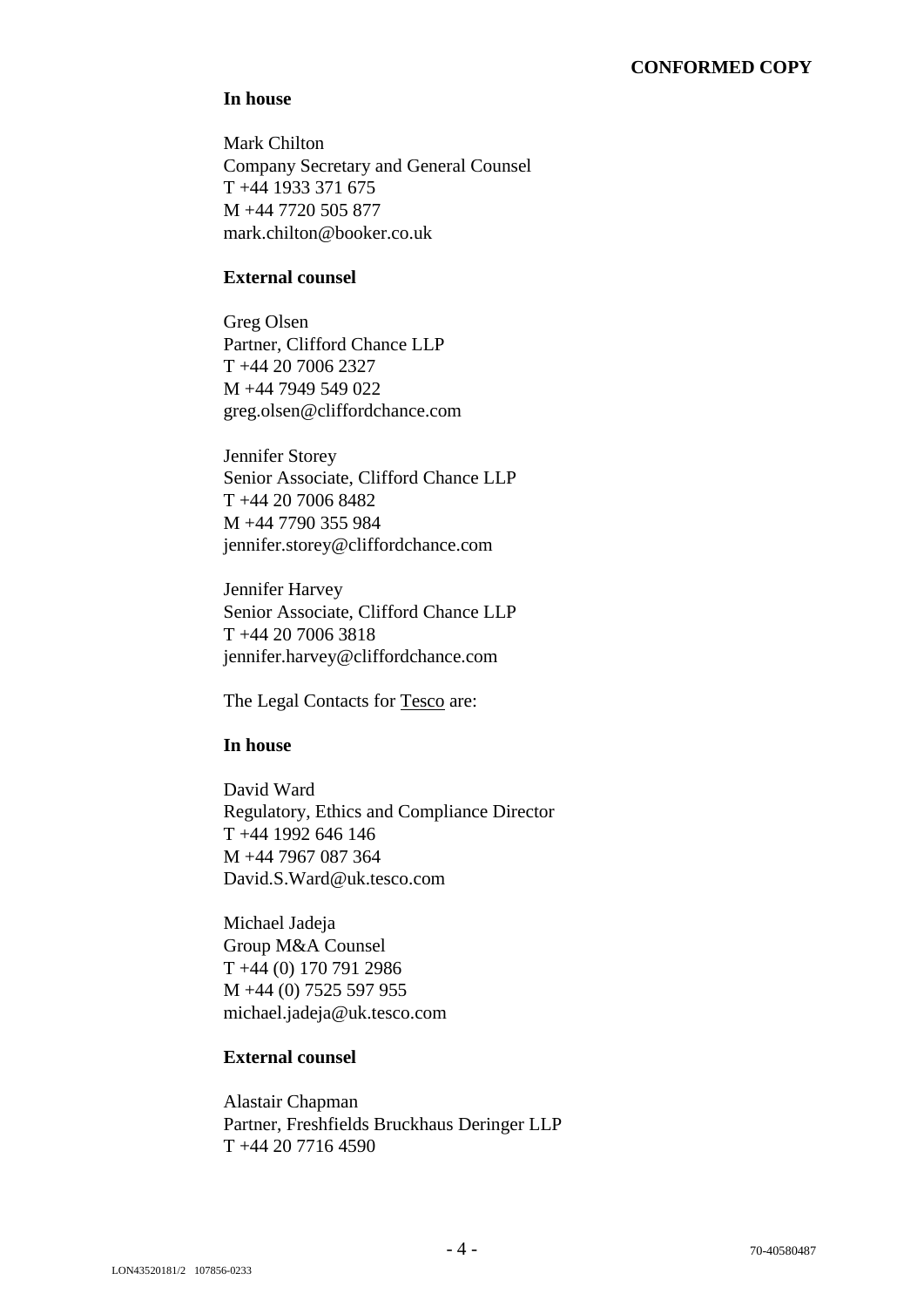M +44 7740 747 973 alastair.chapman@freshfields.com

Marie-Claire Strawbridge Senior Associate, Freshfields Bruckhaus Deringer LLP T +44 20 7785 5657 M +44 7889 740 715 marie-claire.strawbridge@freshfields.com

Diogo Santos Pereira Associate, Freshfields Bruckhaus Deringer LLP T +44 20 7716 4135 M +44 7714 059 874 diogo.santospereira@freshfields.com

Rikki Haria Associate, Freshfields Bruckhaus Deringer LLP T +44 20 7785 5741 M +44 7725 683 383 rikki.haria@freshfields.com

The parties may replace and/or specify additional Legal Contacts from time to time. Any change by a party of the Legal Contacts will be communicated in writing to the Legal Contacts of the other party.

- 2.7 The parties acknowledge and agree that a breach of the provisions of this agreement would cause the parties to suffer irreparable damage that could not be adequately remedied by an action at law. Accordingly, Tesco agrees that Booker and Booker agrees that Tesco is entitled to specific performance of the provisions of this agreement to enjoin a breach or attempted breach of the provisions thereof and to any other remedy, including, *inter alia*, damages and injunctive relief, awarded by a court of competent jurisdiction as set forth in clause 2.11 below.
- 2.8 No failure or delay by the parties in exercising any right or remedy under this agreement shall impair such right or remedy or operate or be construed as a waiver or variation of it or preclude its exercise at any subsequent time. No single or partial exercise of any such right or remedy shall prevent any further exercise of it or the exercise of any other remedy. The rights and remedies of the parties under this agreement are cumulative and not exclusive of any rights or remedies provided by law.
- 2.9 Except as specifically provided herein, this Agreement shall not affect or supersede the confidentiality obligations of the parties with respect to any other agreement(s) relating to the Proposed Transaction (including the Confidentiality Letter) all of which remain in full force and in effect.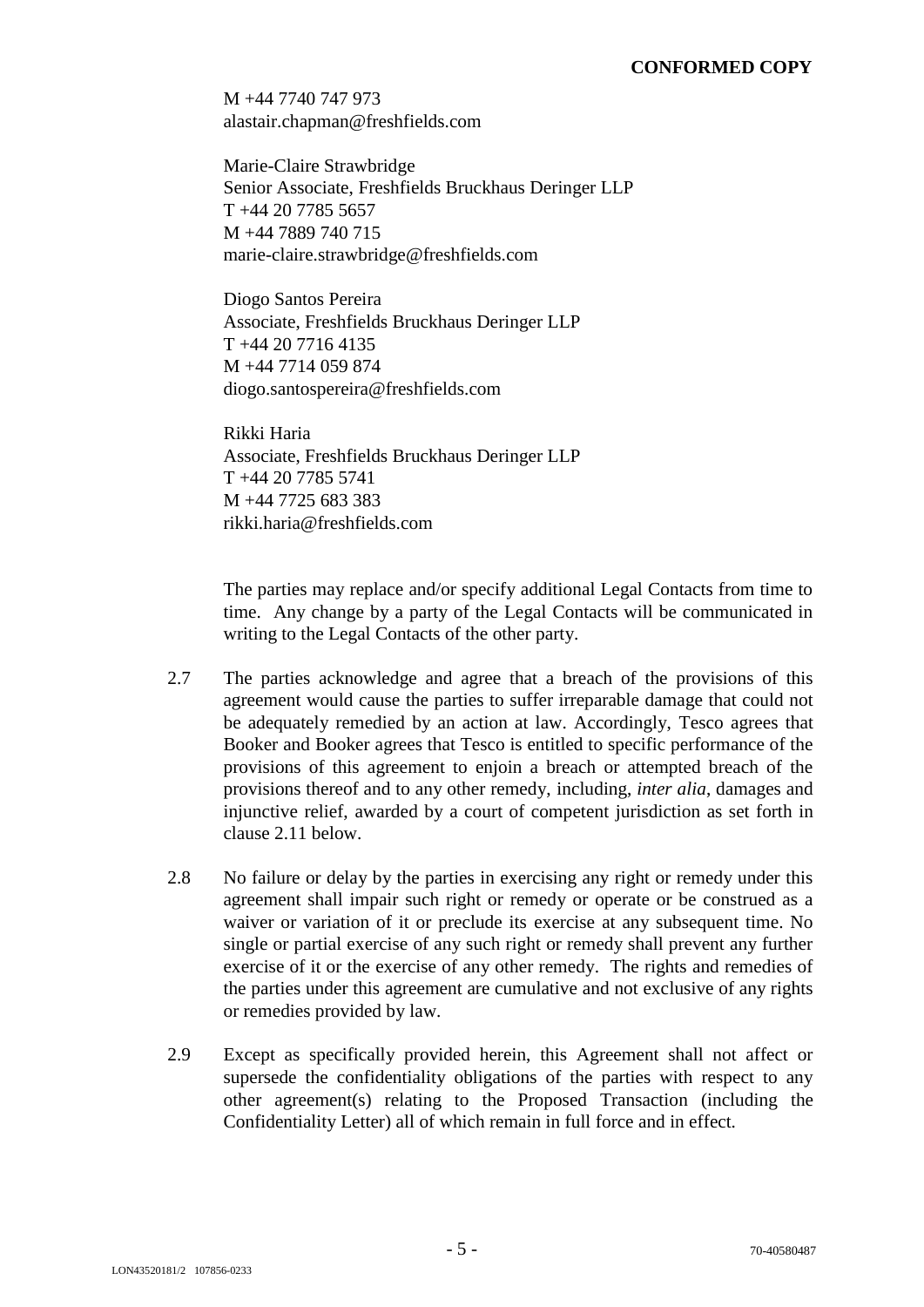### **CONFORMED COPY**

- 2.10 This agreement may be executed in any number of counterparts, and by each party on separate counterparts. Each counterpart is an original, but all counterparts shall together constitute one and the same instrument. Delivery of an executed counterpart signature page of this agreement by e-mail attachment (PDF) shall be effective as delivery of a manually executed counterpart of this agreement.
- 2.11 This Agreement, and any non-contractual or other obligations arising out of or in connection with it, shall be governed by, and construed in accordance with, the laws of England and Wales. In the event of any litigation arising under this agreement or in relation to any non-contractual or other obligations arising out of or in connection with this agreement, the parties agree to submit to the exclusive jurisdiction of the courts of England and Wales.

**SIGNED** for and on behalf of Booker Group plc

| Represented by: JONATHAN PRENTIS |  |                      |  |  |
|----------------------------------|--|----------------------|--|--|
| Title: Finance Director          |  | /s/ Jonathan Prentis |  |  |
|                                  |  |                      |  |  |

**SIGNED** for and on behalf of Tesco PLC

/s/ Adrian Morris

Represented by: ADRIAN MORRIS

Title: GENERAL COUNSEL

………………………………………………………………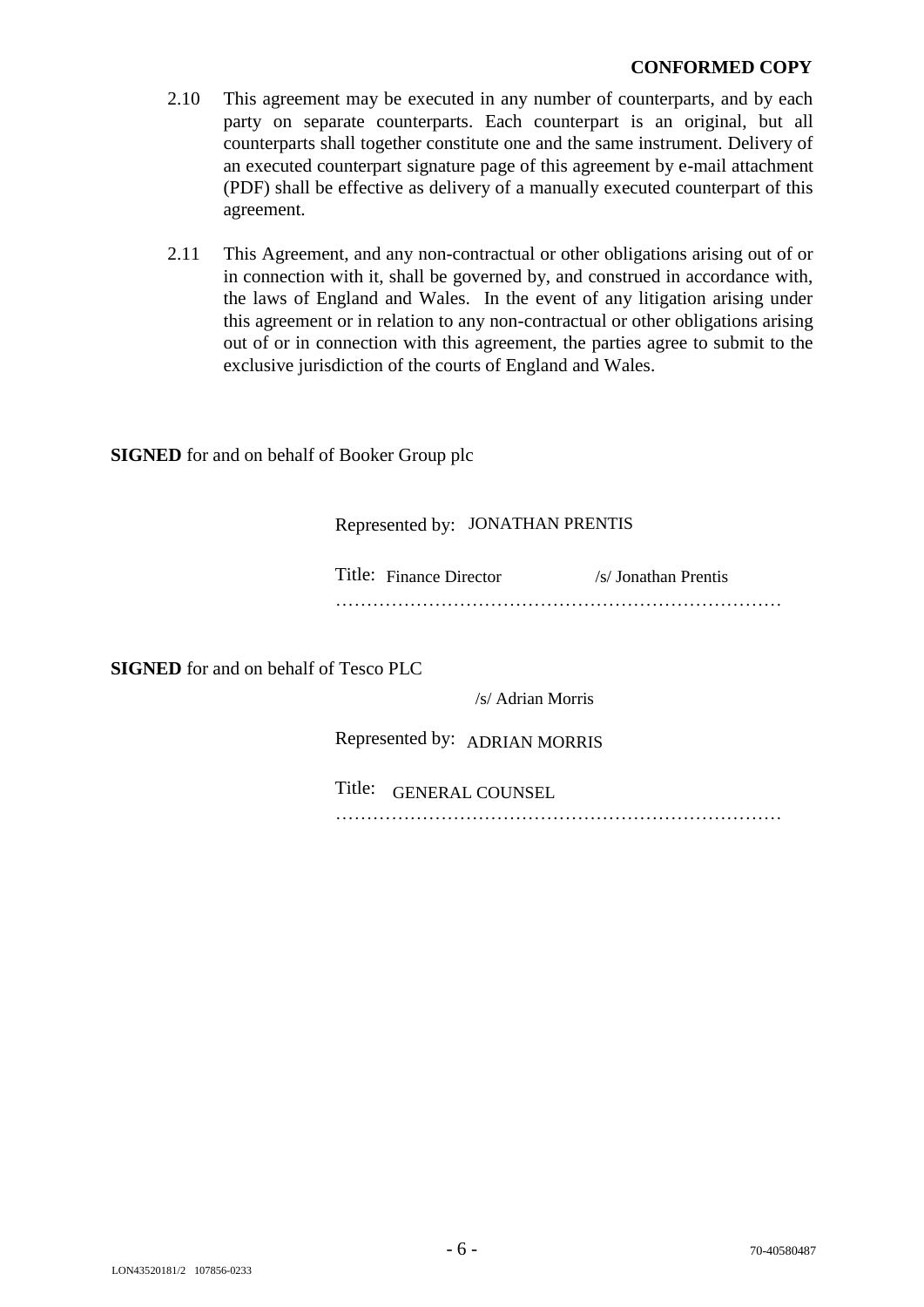# **Annex 1**

# **Competitively Sensitive Information**

Information is competitively sensitive if it would or might form a basis for the recipient to alter its commercial conduct, potentially affecting competition. The following questions may help to identify competitively sensitive information:

- (i) Does the information 'affect competition'? Would the information enable the recipient to forecast more precisely its competitors' conduct or relationships with their customers, or would it otherwise reduce uncertainty about the operation of any market(s)?
- (ii) Is the information already in the public domain? If so, disclosure is unlikely to give rise to any concerns.
- (iii) Is the information historical and/or aggregated? If so, disclosure is less likely to give rise to competition law concerns. As a general rule, information is no longer considered competitively sensitive if it is at least a year old. If information is aggregated so that it is not possible to recognise individualised company level information, it is unlikely to be of concern.

In particular, competitively sensitive information includes:

- Current and future pricing information (including price related terms, such as discounts, commissions and rebates, and other sensitive contractual terms);
- Detailed information with regard to contracts with third parties:
- Future pricing intentions;
- Current or future marketing pricing or other commercial/strategy plans, including plans to introduce new or improved products;
- Current detailed profit information, especially when broken down by customer or type of product;
- Current individual margin information:
- Current detailed information about costs, including costs of inputs, supplies and facilities, as well as details of current wage or salary information;
- Lists of present or anticipated customers and any specific customer information including current detailed information regarding "pipeline contracts", proposals, intention to bid for new customers or ongoing negotiations with customers;
- Current detailed information regarding pending bids, proposals or ongoing negotiations with customers or suppliers;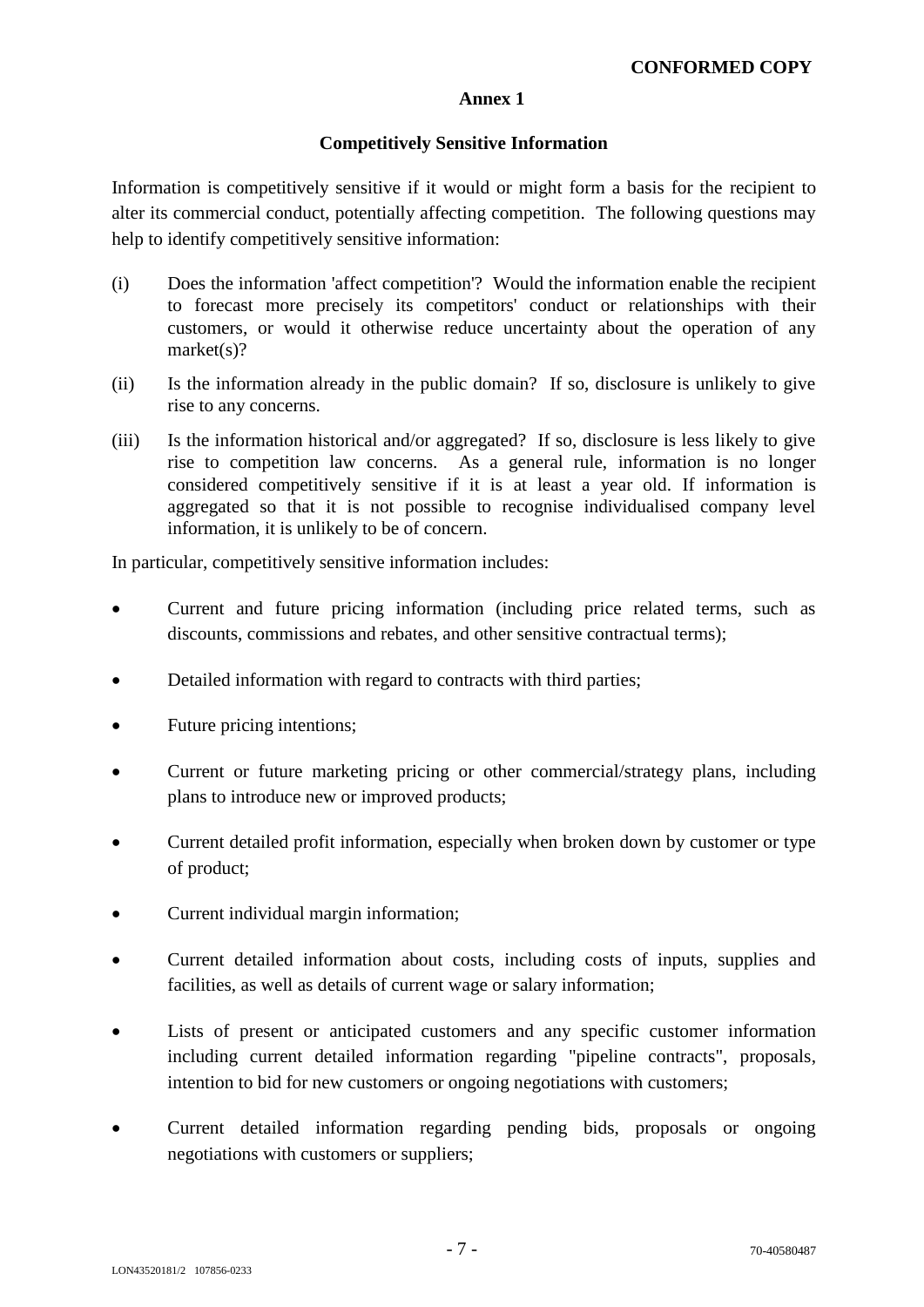- Current proprietary technologies, trade secrets or methods of doing business; and
- Current regulatory investigations and other matters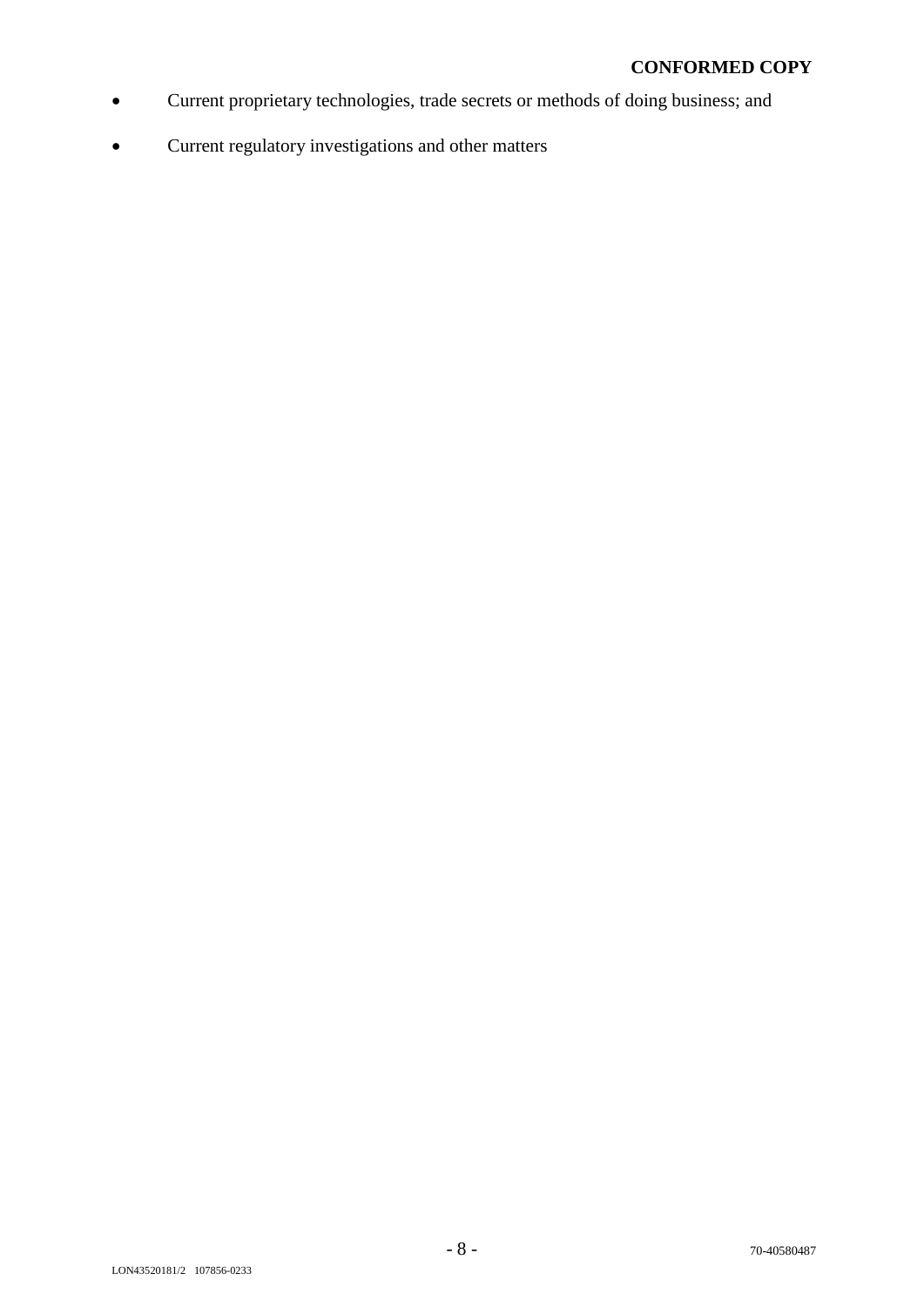# **CONFORMED COPY**

# **Annex 2 – Clean team members**

# **Booker Clean Team Members**

| <b>Name</b>           | <b>Title</b> |
|-----------------------|--------------|
| Bryan Drew            | Consultant   |
| <b>Bryn Satherley</b> | Consultant   |

### **Tesco Clean Team Members**

| <b>Name</b>      | <b>Title</b>                               |
|------------------|--------------------------------------------|
| Nigel Jones      | <b>Operations Director – International</b> |
| Surojit Majumder | Head of Finance - Packaged Products        |